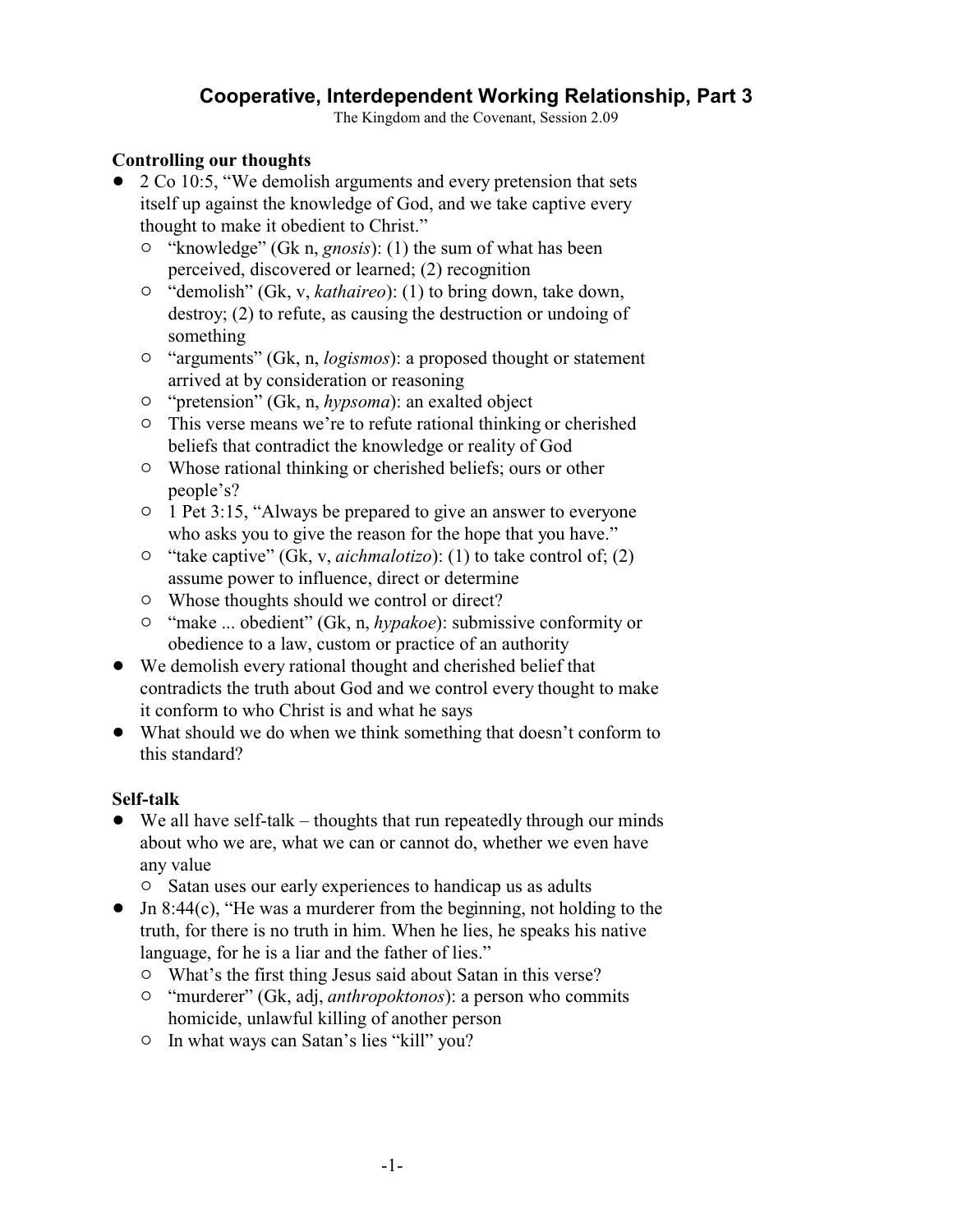### **God consciousness, God awareness**

- Ps 100:4, "Enter his gates with thanksgiving and his courts with praise; give thanks to him and praise his name."
	- $\circ$  Whenever you experience something you enjoy or appreciate, thank Father for it, tell him how much it meant to you & praise him for what created or did
	- $\circ$  How would this help you be aware of God, conscious of his presence?
- Col 3:1-2,  $\frac{1}{1}$  "Since, then, you have been raised with Christ, set your hearts on things above, where Christ is seated at the right hand of God. <sup>2</sup> Set your minds on things above, not on earthly things."
	- $\circ$  How would this help you be aware of God, conscious of his presence?
- Col 3:23, "Whatever you do, work at it with all your heart, as working for the Lord, not for men."
	- $\circ$  How would this help you be aware of God, conscious of his presence?
	- $\circ$  You can't have a cooperative, interdependent relationship with God if you don't train your thoughts on him

## **How can we learn the truth about God?**

- Jn 14:26, "But the Counselor, the Holy Spirit, whom the Father will send in my name, will teach you all things and will remind you of everything I have said to you."
	- " "Counselor" (Gk, n, *parakletos*): a person who acts as a spokesperson or representative of someone else's policy, purpose or cause
	- " "teach" (Gk, v, *didasko*): to impart skills or knowledge
	- <sup>o</sup> "all things" & "everything" (Gk, adj, *pas*): every, all (of things being considered)
- Jn 16:13, "But when he, the Spirit of truth, comes, he will guide you into all truth. He will not speak on his own; he will speak only what he hears, and he will tell you what is yet to come."
	- <sup>o</sup> "he will guide" (Gk, v, *hodegeo*): (1) lead, guide; (2) to be a guiding or motivating force for someone's actions
	- <sup>o</sup> "truth" (Gk, n, *aletheia*): that which conforms to reality
	- $\circ$  I'm not minimizing the spiritual significance of Holy Spirit's work; I'm trying to demonstrate his work isn't limited to the spiritual realm, which is what we normally assume
- $\bullet$  Mt 7:7-8, <sup>7</sup> "Ask and it will be given to you; seek and you will find; knock and the door will be opened to you. <sup>8</sup> For everyone who asks receives; he who seeks finds; and to him who knocks, the door will be opened."
- Father wants to be actively involved in everything you do  $&$  everything that affects you
	- $\circ$  That's covenant!